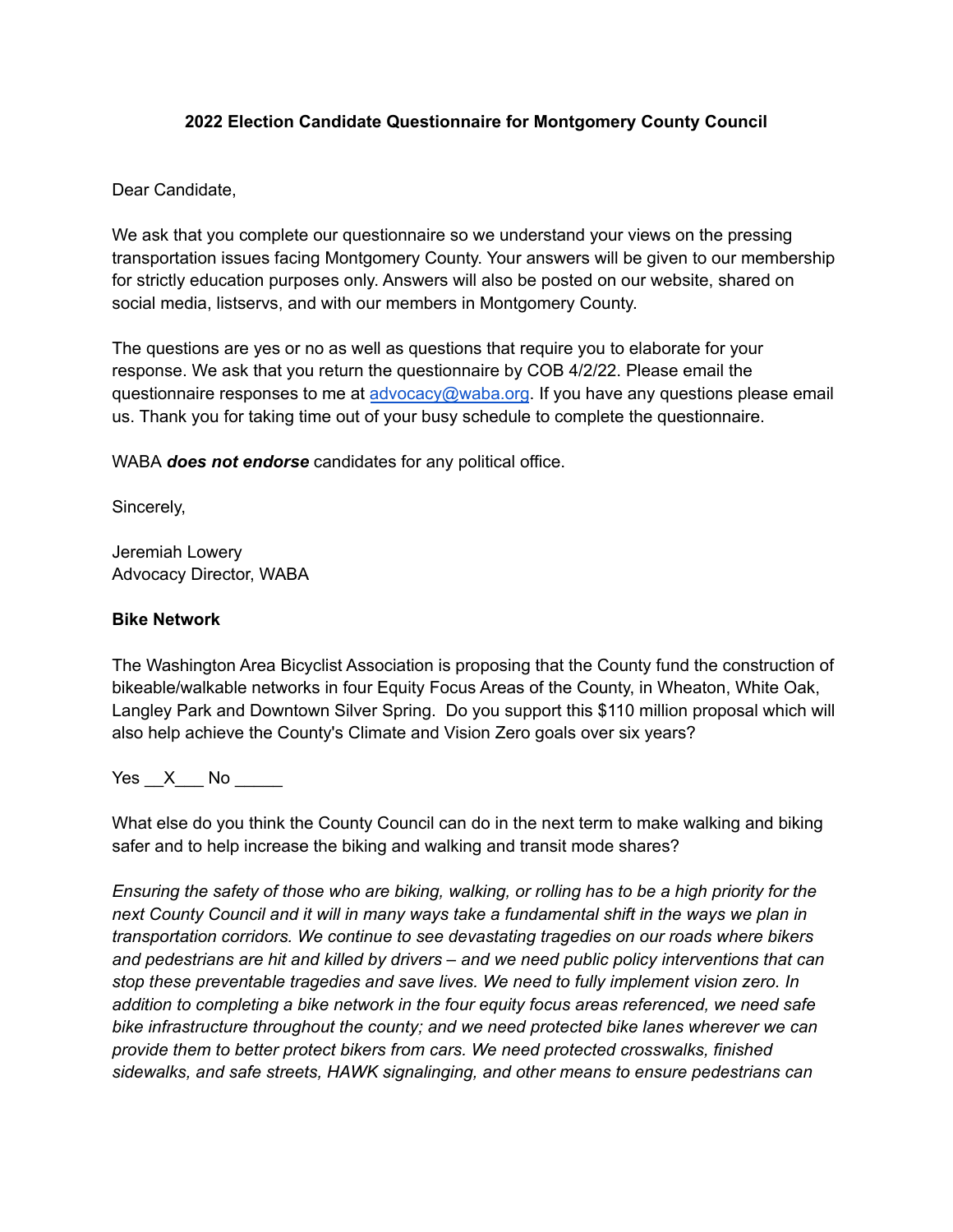*cross roads safely. We also need reduced speeds, traffic calming, road diets, protective barriers (natural or otherwise) near school bus stops and other measures.*

## **Police out of Traffic Enforcement**

Do you support removing police from all or some traffic enforcement?

Yes No Some X

How will you balance the need for traffic enforcement and equity while in office?

*As an equity matter and also a harm reduction strategy, we should seek to reduce law enforcement involvement with some types of traffic enforcement and we can do that and continue to ensure safety on our roadways. We know that pretextual traffic stops due occur in Montgomery County and those stops disproportionately fall on Black and Brown drivers. So we can reduce police presence in traffic enforcement and can utilize the implementation of technology for low level traffic enforcement (tail lights, equipment violations etc). I do think we still need police to address drunk driving, speeding, reckless uses of a vehicle and other things that automation won't adequately address. Reducing police presence in traffic enforcement will also protect the safety of officers as well – as traffic stops pose safety risks for officers working from the side of busy roadways.*

### **Trails - repaving**

Do you support fully funding the budget request of the Parks Department to include monies for repaving the Sligo, Rock Creek and Capital Crescent Trails?

 $Yes \_\ X \_\ No \_\_$ 

### **Tunnel**

Do you support funding the \$55m project for this important regional trail connection through downtown Bethesda?

 $Yes \quad X \quad No \quad \qquad$ 

Do you support funding that will complete construction of the project within the current FY 23-28 CIP period or sooner/later?

Yes \_\_X\_\_\_ No \_\_\_\_\_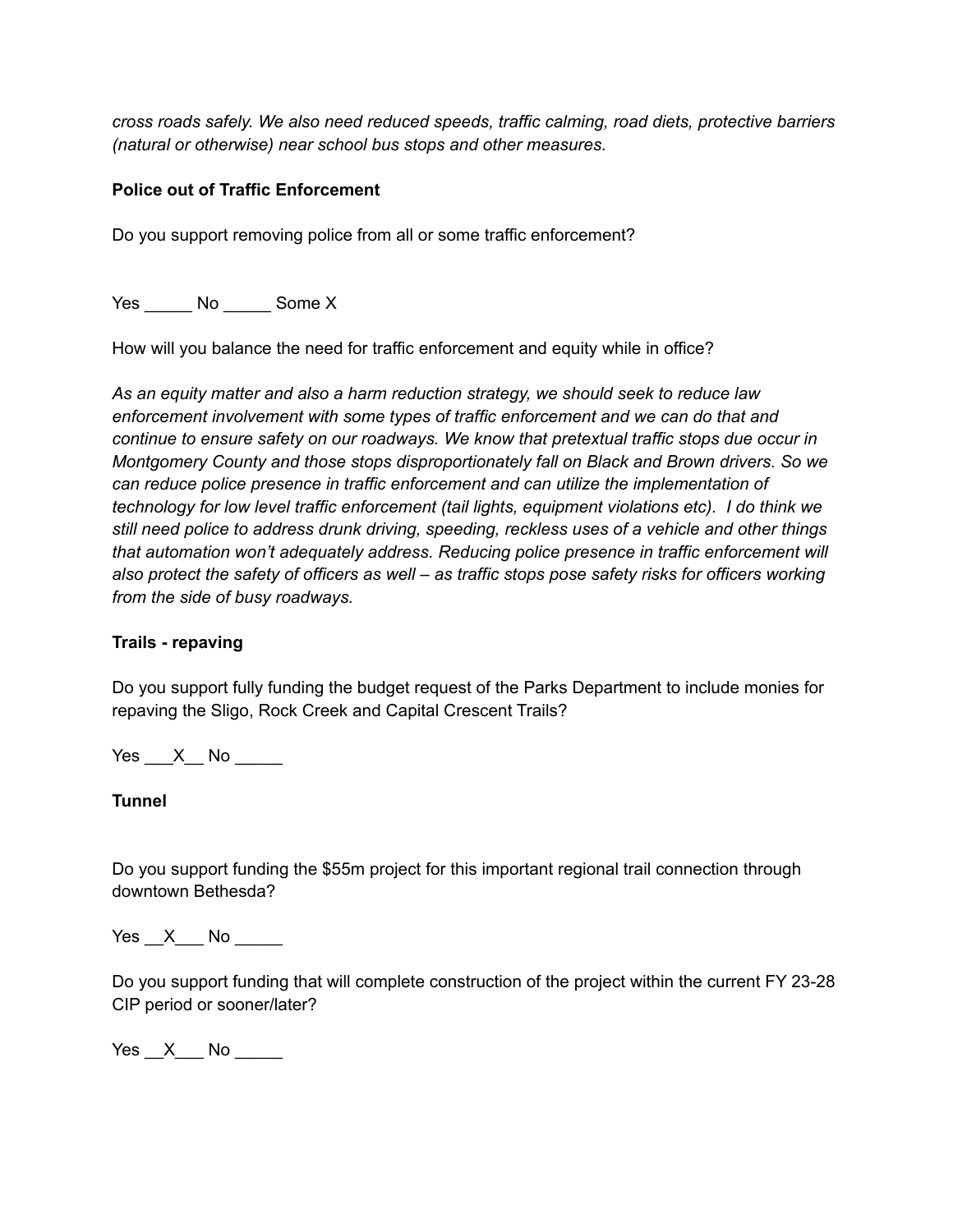### **270 widening**

Do you support or oppose the proposal to widen parts of I-495 and I-270 to add four express toll lanes?

 $Yes$  No  $X$ 

Why or why not? And how would you show that support or opposition. Do you support other new highways or road expansions?

*I have lived in the I-270 corridor for more than a decade and I have spent all of that time as a commuter. Over the years I've been a MARC/Metro commuter as well as a daily driver on 270/495/the American Legion Bridge Bridge and I've been a community leader on expanding multimodal transit Upcounty; so my thoughts on this topic are based on that experience.*

*I do not support the plan put forth by the Governor on 495/270 – I think that it's apparent he's been more interested in the politics than in getting the policy right and I'm very concerned about the potential for Maryland taxpayers to end up on the hook for Hogan's plan should it not generate the toll revenue he projects. That said, I do believe we need infrastructure improvements on 270 that reduces gridlock and increase capacity for drivers and transit riders. I've long been a supporter of reversible lanes if practical and have said that the addition of new lanes should provide for integration with transit. It's also essential that we address the northern bottleneck between Montgomery County and Frederick on 270 and the southern bottlenecks at 370, the 270 spur, and the American Legion Bridge. As chair of the Upcounty Citizens Advisory Board I had interactions w/ the 270/495 P3 team and urged them to decouple and reprioritize the 270 portions of this project given that the 495 portion also presented imminent domain concerns that are different than we have in our corridor.*

*I think we can find a solution on 270 that addresses the concerns that many share in a way that has reduced environmental impact, increases capacity for those that drive, and provides viable transit alternatives to driving.*

*Regarding other road expansion issues, I think it's important to keep in mind that the Upcounty communities that make up District 2 don't have the transportation infrastructure necessary for our communities as we lack transit and we have road capacity challenges. So yes, there are projects I support like the completion of Observation Drive which would connect Clarksburg and Germantown in a way that would take some strain off of 355 and would also make way for additional RideOn capacity and eventually the Corridor Cities Transitway. Likewise, I think we need to re-envision how we could connect Snowden Farm Parkway to Midcounty Highway in a way that would provide more multimodal transportation options for communities Upcounty (dedicated bus, bike, protected pedestrian infrastructure, and additional road capacity).*

#### **Vision Zero**